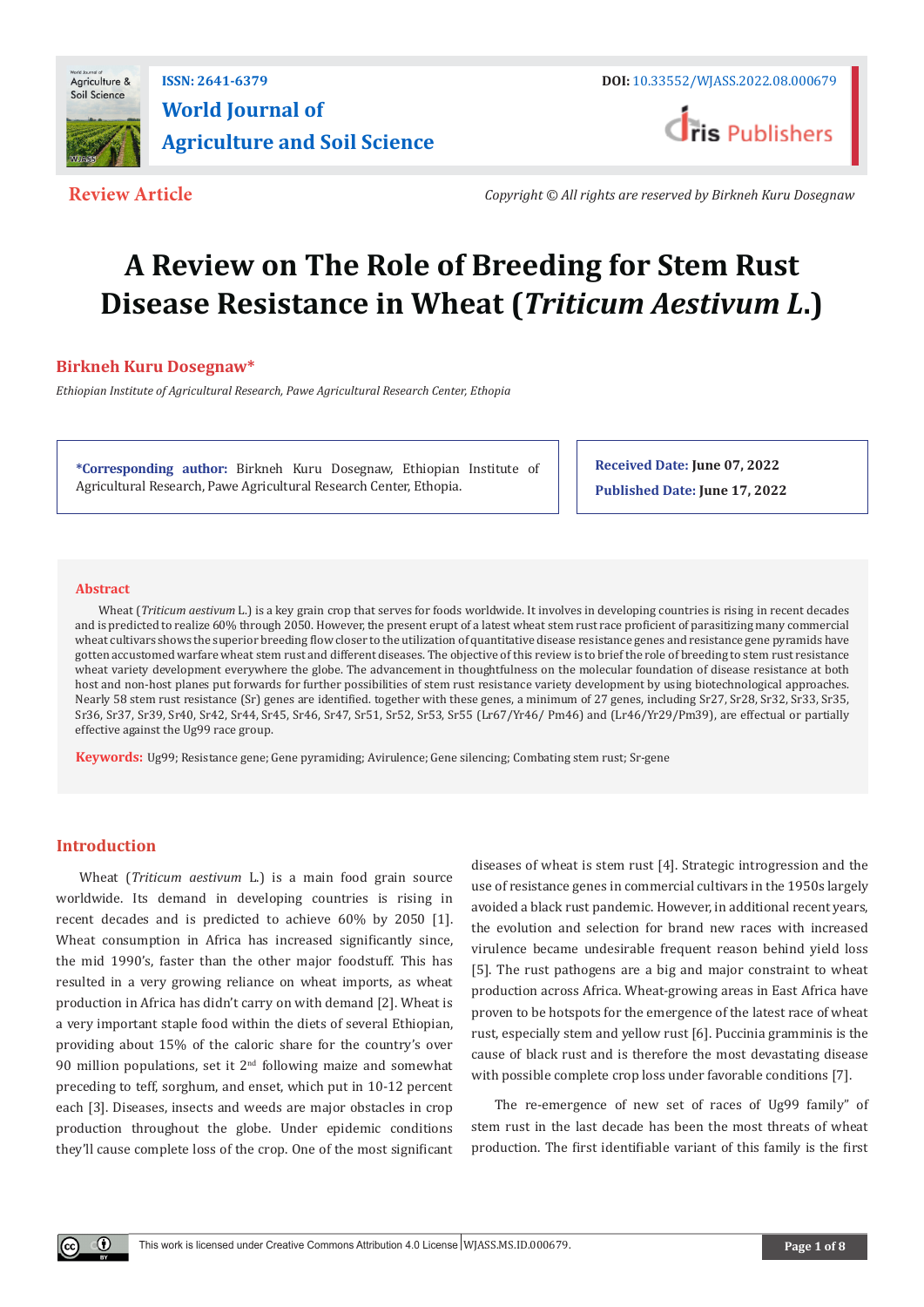characterized race of Ug99, also known as TTKSK, based on its effect on the differences in selected host resistance genes [4]. His race has unique virulence to Sr31 and Sr38 resistance genes widely utilized in wheat worldwide and for which virulence had not been reported previously in the world [8]. Up to 70% yield losses are resulted due to the foundation of Ug99 and about 80% to 90% of the wheat grown is susceptible to stem rust globally [6]. Yield losses of 100% have been reported in Kenya, related with stem rust (Niau, *et al*. 2010). Only a small number of older varieties present a few levels of 'adult plant resistance' (APR) (Niau, *et al*. 2010) and [9]. while 95% of the local and commercial varieties are vulnerable or highly susceptible to disease. Chemicals can also be used to control black stem rust, but the main challenge is high cost and residual effects have a negative impact on the environment [10]. Therefore, genetic resistance is mainly cost-effective and feasible way to combat black stem rust.

Around seventy genes are selected for resistance up so far [11]. However, from these around thirty four genes are in ineffective against race Ug99 [12]. the worldwide look for new genes or gene combinations was championed by Dr. Norman Borlaug which brings the concept of "breeding for durable resistance in wheat" which intern accompany best opportunity to combat the new stem rust race Ug99 that would be released as new varieties. According to [13] a decent source of resistance to stem rust that would be deployed within the national wheat improvement program is that exotic wheat genotypes. Ug99 family of stem rust races features a devastating nature for wheat productivity regionally besides to those the trouble to seem at for resistance foundation and incorporation of efficient genes into new high yield commercial varieties is paramount.

In recent time the research work has been focused mainly on genetic improvement for grain yield of wheat than breeding for disease resistance. Breeding programs will not have much work to do to obtain resistance in the genotypes adapted to the region, even if resistance has been identified. This makes gradual reducing on farm potential of different wheat variety because of the different species of rust. This review is conducted to investigate the scope of genetic variability of available genetic resources and explore the potential for improvement through breeding programs and strategic introgression and exploitation of resistance genes in commercial varieties the greatly circumvented major stem rust epidemics. Therefore, the objective of this review was:

- 1. To review the roles of breeding for stem rust disease resistance in wheat.
- 2. To identify suitable sources of resistance gene for stem rust in wheat.

### **Literature Review**

# **Ideal conditions for wheat stem rust proliferation**

An unusually cold spring followed by high early summer temperatures is best condition for spore germination rates, appressorium formation and penetration rates over the past quarter century and drove the model using microclimate estimates from the JRA-55 climate re-analysis [14]. Burrage SW [15] Put forward that the disease is most likely to occur in the summer; therefore, paying attention on weather data from June–August. Leaf wetness and optimal temperature range are the determinants of modeled spore germination and appressorium formation rates. Burrage SW [15] Suggested that the expected penetration rates are dependent on maximum temperature and light levels as well as moisture on leaf. Ideally stem rust growth requires the warmest temperature of the three rust types and the suite temperature level is that 59 to 84 °F and 6 to 8 hours of moisture on their leaf. In addition, new lesion is formed in seven to10 days with moist and optimum temperature.

# **Wheat stem rust symptoms**

Puccinia graminis is a fungus which cause to stem, black and cereal rusts which puts significant effect on cereal crops. Stem rust infected plant produces fewer tillers, locate fewer seed it may result in die of the plant in cases of cruel infection. The fungus can cause yield losses of cereals in many ways this includes absorbing of nutrients that used for grain development or grain filling [16]. Shriveled grains and stems weaken, which can direct to lodging are the result of stem rust interference with plant vascular tissue. Stem weakness which leads to lodging and Shriveled grains are result of stem rust intervention within plant vascular tissue. Stem rust on wheat has many characteristics from thus the one is that the presence of uredinia which are brick-red, elongated, blister-like pustules that are easily shaken off. Uredinia develop on the leaves mostly on the underneath but might go through to the upper side. Pustules break the epidermis, giving a ragged appearance on leaf sheaths and glumes [4]. Stem rust is also known as black rust since it produced black telia when it reaches to the end of the growing season [17].

# **Defense mechanisms in wheat to steam rust**

Application of chemical and genetic mechanisms is the two ways to manage rust in cereals. Genetic control is best over fungicides use for the reason that of the chance that the pathogens build up resistance to fungicides and furthermore for environmental and economic reasons [18]. There are two main classes of gene that helps to develop resistance, and which are used by wheat breeders based on their phenotypic effect which are strain specific (R) genes) and adult plant resistance (APR) genes. Race nonspecific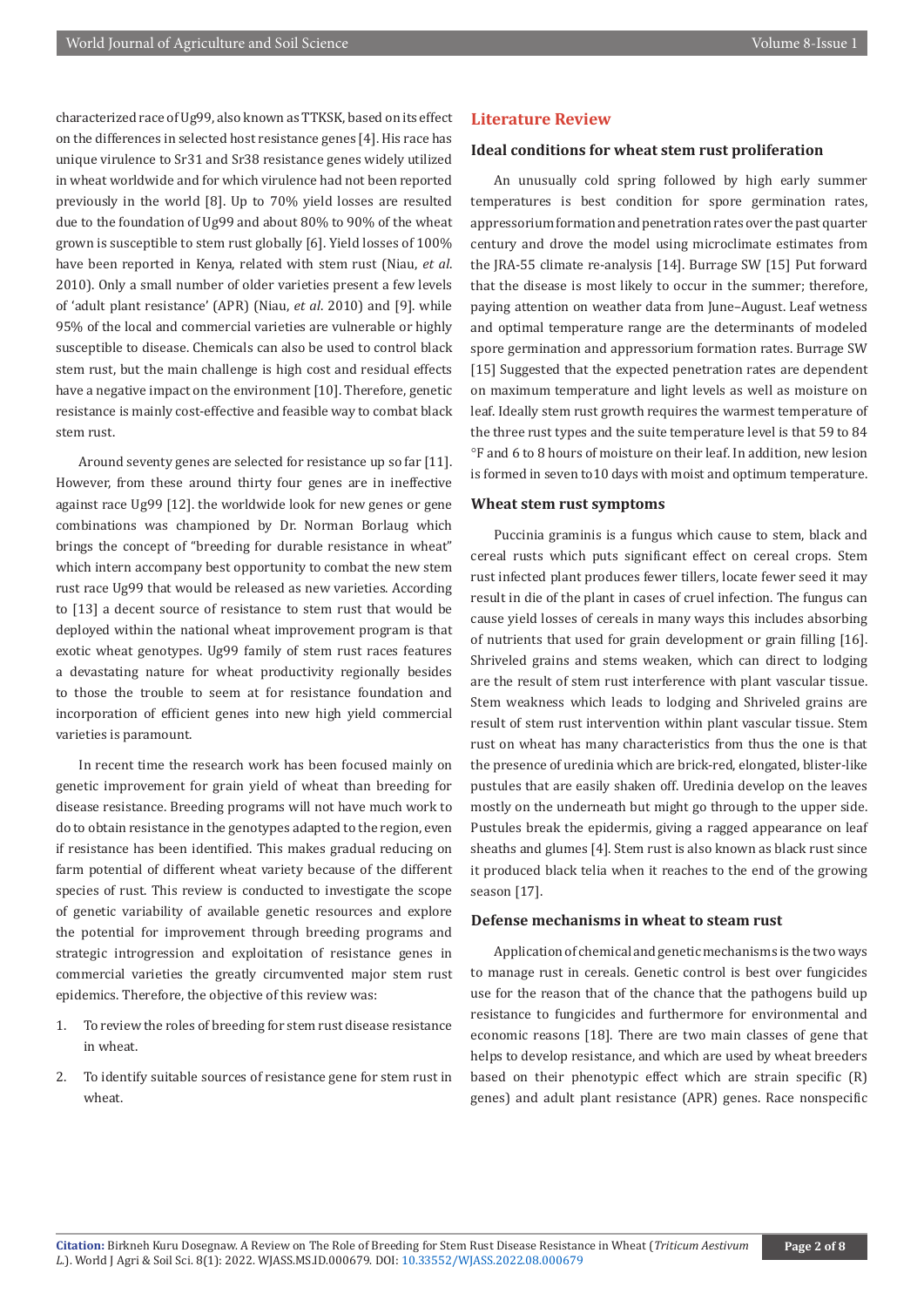genes most of the effect at adult growth stage while, race specific mainly effective from seedling to adult plant growth stage. There are no distinctions between strain specific and race nonspecific while, both classes are designed wheat stem rust resistance with increasing number to have room for newly discovered genes. Nowadays less focus is given for using of race specific resistance genes by some breeders and pathologists while, they put more focus on the discovery, characterization and use of race nonspecific genes for the development of long lasting resistance. Because, their re-assessment of the risk of rust fungi developing resistance to fungicides [18].

# **Role of breeding and strategies for wheat stem rust management**

It is more applicable to sustainable agriculture, reduces the need for chemical applications and thus, environmental damage while serving as the best long-term solution for disease management [19]. Based on their economic importance for wheat production in Ethiopia, four predominant stem rust races; TTKSK, TKTTF, TRTTF and JRCQC were identified for seedling evaluation based on available data indicates. Three of them (TTKSK, TKTTF and TRTTF) are more important stem rust race for bread wheat species and race JRCQC is for durum wheat species [20] (Table 1).

**Table 1:** Description of single stem rust races used for seedling and adult plant evaluation.

| Race  | Origin   | Avirulence                               | <b>Virulence</b>                                                         |
|-------|----------|------------------------------------------|--------------------------------------------------------------------------|
| TTKSK | Uganda   | Sr24,36, Tmp                             | Sr5, 6, 7b, 8a, 9a, 9d, 9e, 9g, 10, 11, 17, 21, 30, 31, 38, McN          |
| TKTTF | Ethiopia | Sr11, 24.31                              | Sr 5, 6, 7b, 8a, 9a, 9d, 9e, 9g, 10, 11, 17, 21, 30, 36, 38, Tmp and McN |
| TRTTF | Yemen    | Sr8a, 24, 31                             | Sr 5, 6, 7b, 8a, 9a, 9d, 9e, 9g, 10, 11, 17, 21, 30, 36, 38 McN          |
| JRCQC | Ethiopia | Sr5, 7b, 8a, 36, 9b, 30, Tmp, 24, 31, 38 | Sr21, 9e, 11, 6, 9g, 17, 9a, 9d, McN                                     |

#### **Source:** [40]

The diploid wheat species *Triticum monococcum* genome is a well brought-up source of resistance genes. Chromosomes of hexaploid wheat rejoin defectively with the chromosomes of *T. monococcum* in the occurrence of the pairing homologous gene. Nevertheless, the homologous chromosomes from these two species rejoin more often than not in cause of once when this gene is deleted [21]. In this diploid species five loci have been postulated that they are presenting resistance to the complex Ug99 race [22]. Among them, Sr35 and Sr22, whereas Sr21 (Zhao *et al*., 2015) and SrTm4 [23] have been cloned and genetically mapped respectively. *Triticum monococcum* accession PI306540, which is obtained from Romania, is a basic starting place of multiple stem rust resistance genes. Cross between PI 306540 and stem rust-vulnerable accession PI 272557 produces a progeny that presents three genes efficient to strain TTKSK, two genes efficient to strain QFCSC, and one gene effective to strain TTTTF [22]. The gene Sr21 was expected to be efficient for one of the three strains which is TTKSK in PI 306540 however, it does not award resistance to the strain QFCSC or TTTTF [24]. SrTm4 is described as a second resistance gene in PI306540, which give resistance to strain TTKSK, TTTTF and QFCSC (Briggs *et al*., 2015). The third gene efficient to strain TTKSK in PI 306540 is referred as SrTm5.

#### **RNA interference and host-induced gene silencing**

Intraspecific genetic diversity will be impacted by global climate change in a variety of ways. Changes in the distribution of genetic variants in space and time as population and species ranges change, changes in the levels of phenotypic plasticity of individuals and populations as they respond to new environmental conditions,

and evolutionary adaptation to changing environmental conditions are all examples of these [25]. These resulted in increasing reduction of genetic diversity which inter resulted in increasing of genetic vulnerability of crop species for different plant disease from both internal and external. As a result, different plant genetic modification is used to combat the issue of biotic and abiotic stress among those methods the one is gene silencing.

Gene silencing controls gene expression and metabolism all over the life of an organism through negative feedback mechanisms to define the fate of those organisms. Immunity to biological stress is provided by gene silencing [26]. By recognizing abnormal RNA through nonsense-mediated messenger RNA (mRNA) disruption (NMD), it plays an important role in the defense mechanism of plants. This can be fatal if left in the cell's RNA pool. Gene silencing causes a regular shutdown Regular shutdown of gene expression at the mRNA or protein level caused by gene silencing. It also regulates the spatiotemporal of gene networks and then regulates the developmental processes of plant metabolism. B. Genome stability, detoxification of plant waste and allergens [27]. Silence of transgenes, such as the petunia-transformed CHSA gene, to dark brown adversely affects gene transformation, but albino phenotypes have been observed in transgenic plants [28].

In tobacco plants, the result of gene silencing on endogenous genes has also been observed, with the development of coinhibition of nitrite reductase, nitrate reductase, and SAM synthase resulting in vascular necrosis or chlorotic phenotype, gene silencing and genetic damage. It shows the relationship with [29]. Based on RNA silencing mechanisms, plants naturally develop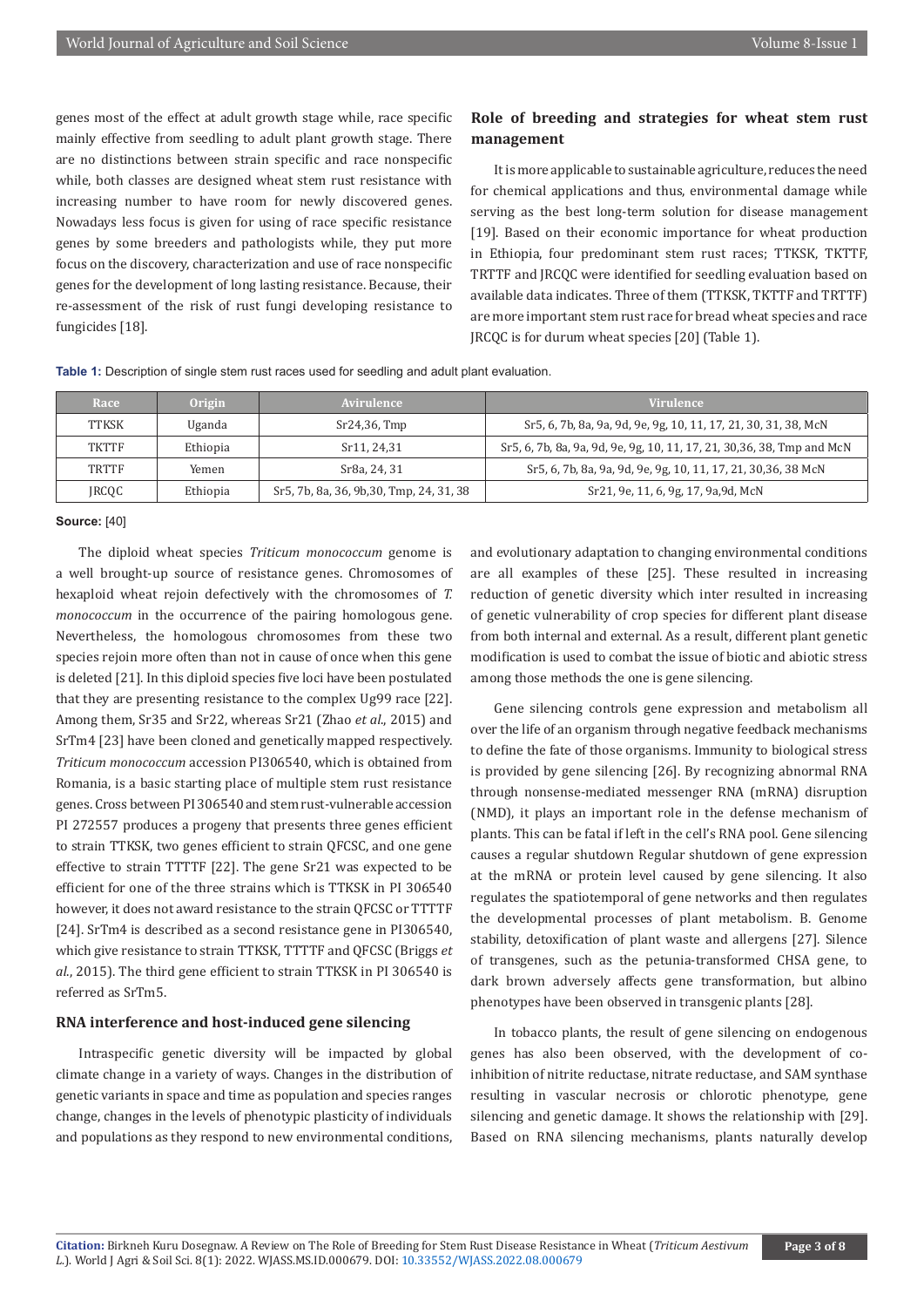an immune system against invading viruses [30]. [31] has been proposed that RNA silencing be used to develop host-induced gene silencing techniques for controlling other plant pathogens [31] HIGS allows for gene silencing of phytopathogens by expressing RNA interference (RNAi) constructed against specific endogenous genes of the host plant pathogen, extra growth virus-inducing gene silencing (VIGS).

The production of double-stranded RNA (dsRNA) in transgenic plants is used to form small RNAs, but for experimental purposes, dsRNAs are transferred to plant cells using agro bacterium or virus that replicates via dsRNAs. In plants, animals and fungi, RNA silencing can be introduced which is an exceedingly conserved mechanism for host-induced development of the immune system [32]. Transgenic modification technology based on the placement of reverse repeat sequences in the plant genome is a technology that is carried by host-induced gene silencing. Sequences homologous to pathogen-derived genes incorporated into the plant genome articulate genes that target siRNAs, causing pathogen gene silencing. Various host-induced gene silencing technology vectors have been developed to drive long dsRNA and hairpin sequences hooked on the plant genome via reverse repeat genes or reverse promoter sequences. Not only does RNAi in higher plants order gene expression in the body itself, but the placement of foreign dsRNA in plants has recently become a traditional form of crop protection. Transposons migrate within the genome and pose a serious threat to the stability of the genome. This is blocked by gene silencing [33].

Gene silencing maintains the balance of transcripts and ensures that plants adapt to environmental changes. Therefore, if a particular crop has greater genetic diversity, it will have greater adaptation to changing environmental conditions. Wheat, for example, adapts to different environments due to its bio-phenological genetic diversity which consist of vernalization (Vrn), photoperiod (Ppd), and dwarfism (Rht) genes. Alleles and facsimile number polymorphisms identified for the Vrn and Ppd genes reacted differently to different climatic conditions and can alter yield as well as developmental stages [69]. The system of flowering near to similar period of time to a wider range of climatic conditions is primarily regulated by the Vrn gene (exposure to cold demand), the Ppd gene (photoperiod sensitivity), and the autonomous earliness itself (Eps) genes [71].

# **Wide hybridization**

At the middle of the 20century cytogeneticists, breeders and farmers carried extensive crosses between wheat and a number of grass species. Wheat wide hybridization breeding has a vast potential and worth long-lasting, specifically in the aspect of improving wheat wide adaptability to biotic and abiotic stresses. Extensive research was motivated by the desire to summarize the traits of many desirable exotic species of wheat. Though disease resistance was one of the most sought-after traits, additional characters have

included increased yield [34], early maturity drought tolerance [35] lodging resistance [36], cold tolerance [Rakesh and Sethi,] and high protein content [37]. To get better of these characters the test material includes, or we focused on primary, secondary and tertiary which is contained in varied set of the Triticeae species. These gene pools are composed of wild and cultivated species of the genus Aegilops, Agropyron, Ambylopyrum, Dasypyrum, Elymus, Hordeum, Leymus, Lophopyrum, Psathyrostachys, Pseudoroegneria, Secrete, Thinopyrum and Triticum.

In other cause wide hybridization includes cross of plants out of their genera these can be carried through the system of ivitro culture and regeneration of plants is the prerequisite for modifying plants by means of genetic engineering. Different crops are hybridized or engineered through this system for a number of required traits to have from any sources for that particular gene or trait. Those with genes to improve the quality of the product, with genes to allow them to resist disease, insect pests, plants with genes that allow them to be resistant to the effects of herbicides, as well as plants with genes conferring resistance to environmental conditions that cause crop losses because of extremes of cold, heat, drought, salt concentration [38]. Example in rice the trans-gene Cry1A (b) & Cry1A (c) is taken from bacteria and used Generate plants resistant to yellow stem borer [39]. A trans-gene, called the osmotin gene, inserted into rapeseed from mustard or tobacco produces herbicide- tolerant plants, male sterility and recovery lines for hybrid seed production [40].

#### **Resistance genes**

Cultivars own genes which are powerful within the specific geographic area in which the cultivars are maximum likely to be grown [25]. Contemporary research on stem rust has focused on identifying extra resistance genes to manipulate Ug99. Approximately fifty-eight resistance (Sr) genes were recognized [41] and [42] and numerically specified as Sr1 to Sr58 for stem rust as part of the worldwide Wheat Genetics Symposium Gene Catalog. Together with these genes, at least 27 genes, which includes Sr2 (Yr30), Sr13, Sr21, Sr22, Sr24, Sr25, Sr26, Sr27, Sr28, Sr32, Sr33, Sr35, Sr36, Sr37, Sr39, Sr40, Sr42, Sr44, Sr45, Sr46, Sr47, Sr51, Sr52, Sr53 and Sr55 (Lr67/Yr46/ Pm46) and (Lr46/Yr29/Pm39) are efficient or partly green towards the Ug99 race group [43,44,45,46] amongst those 27 genes, Sr2, Sr13, Sr22, Sr25, Sr26, Sr35, Sr39 and Sr40 have been stated to be the only against Ug99 [46].

Understanding the genetic basis for durable resistance to stem rust sickness is important for improving the efficiency of wheat breeding [47,48] reported that one of the extra effective stem rust resistance genes Sr2 is a catalogued race nonspecific gene in wheat and has been proven the use of SSR markers to be positioned in an area on the short arm of chromosome 3B. That is derived from the variety 'hope and normally called the 'Sr2 complicated' (Sr2+Yr30+Lr27+Pbc) [49]. Because of its capacity to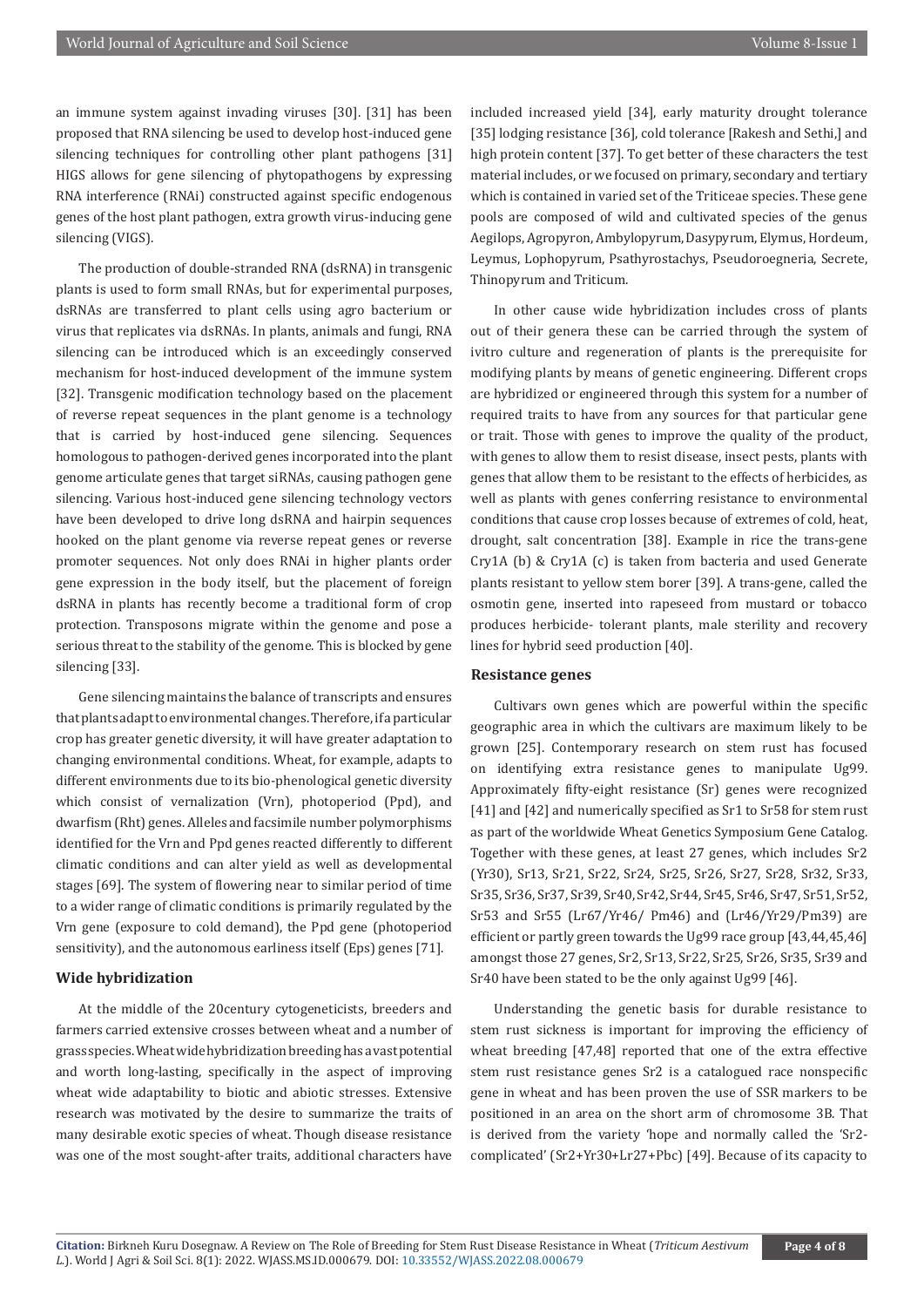bestow durable and broad-spectrum resistance, the Sr2 gene has been used to get better resistance against stem rust diseases in wheat varieties cultivated worldwide [37]; [46] and [50]. Sr35 was a resistance gene initially relocated from Triticum monococcum to hexaploid wheat (Neu *et al*., 2012). Also, it is efficient against the TTKSK (Ug99) and it's variant [51].

**Global distribution of wheat cultivars containing the Sr gene:** Around 60% of the present CIMMYT spring wheat germplasms comprise Sr2 genes (Singh *et al*., 2008). Likewise, greater than fifty percent of the (ICARDA) and South African wheat germplasms have proven SSR haplotype courting with the long-lasting black stem rust resistance Sr2 gene (Ogbonnoya and Francis, 2011). Grouping of Sr2 with the uncharacterized gradual-rusting genes typically referred to as the Sr2-complicated has furnished the inspiration for long-lasting resistance to stem rust in maximum components of the world [52]. Sr24 gene is a stem rust resistance that effectively conferred resistance towards most races of Pgt and is found in most commercial wheat cultivars globally [53] and [54]. Greater than 20% of the South African wheat elite lines and germplasms convey Sr24 as a first-rate resistance gene. The stem rust resistance genes Sr25 and Sr26 are effective towards variants of Ug99, TTKST and TTTSK [6] and [55].

# **Resistance (R) gene pyramiding**

Gene pyramiding involves stacking several preferable and attractive genes into a particular genotype has been suggested as one way to surmount resistance instability conferred by using single gene resistance in many pathogens such as soybean rust [56] and [57]. Gene pyramiding or stacking calls for breeders to combine several parents in order to develop elite lines and improved varieties [58].

**Race-specific resistance:** Race-specific resistance or Seedling resistance, typically conferred by a single gene or simple combinations of single genes, is a type of resistance that can be perceived at the seedling stage and remains efficient throughout all stages of plant growth [68] and [59] .Genes which are powerful in opposition to a few however now no longer all races of a rust pathogen and generally be traditional to the classical gene-forgene version are known as Race- unique resistance genes, wherein resistance relies upon on a selected genetic interplay among hostresistance (R) genes and pathogen avirulence (Avr) genes. R genes in plant life predominantly encode nucleotide-binding and leucinewealthy repeat (NLR) proteins, which act as immune receptors to comprehend pathogen effector proteins introduced into host cells for the duration of infection [60]. A flax rust pathology system develops nineteen NLR-encoding R genes and six corresponding Avr gene families which used for rust resistance mechanisms investigation (Anderson *et al*., 2019 and Ravensadale *et al*., 2011). As a result, strain-specific resistance genes have become more attractive to breeding programs and have provided significant economic benefits to wheat disease control. Despite these

advantages, the resistance conferred by the seedling resistance gene is often short-lived because it cannot provide an economical level of protection for prolonged time [61]. The lack of permanence of species-specific resistance is primarily due to susceptibility to the rapid development of the corresponding pathogen in the pathogen and can overcome the efficacy of such resistance genes [62]. Many cultivar-specific resistance genes have been genetically characterized in wheat and various crops, and more and more clones are being made today. Nowadays the development of NLR gene capture tactics is used to assure to rapidly expand the variety of cloned rust-resistance genes [62]. Stem rust resistance genes (Sr22, Sr33, Sr35, Sr45, and Sr50), pathogens were cloned, and all encode NLR receptor proteins [62] and [63]. R-gene capture strategies can be used to locate and discover NLR genes, with the aim of those NLRs pyramided into R-gene to offer long lasting resistance.

**Adult plant or race non-specific resistance:** Race non-specific resistance is a host defense mechanism that confers quantitative and partial protection against the invading pathogen in a race nonspecific manner [64]. Seedlings of wheat plants carrying adult plant resistance are susceptible to the disease but become effective and provide varying planes of resistance to stem rust at various stages of post-seedling crop growth [59]. Adult plant resistance is often conditioned by quantitative trait loci that might have small individual effects in reducing disease development but operate jointly in an additive approach to grant a high level of resistance. Adult plant resistance is often characterized by its effectiveness in anticipation of a broad range of pathogen races and has been considered more durable, providing resistance without being readily overcome by the change in pathogen virulence when the cultivar is widely grown in an area where the disease is prevalent [65].

The deployment of cultivars carrying APR based on multiple genes is particularly preferred to delay infection, growth and reproduction of the pathogen in adult plants and circumvent "boom-and-bust" cycles [64] and [66]. Despite the advantages of the quantitatively inherited APR genes in resistance, and the fact that such genes are common within the primary gene pool and further, only limited number of apparent resistance genes has been deliberately deployed by breeding programs. The complex inheritance of highly effective APR resistance presents a relative difficulty in identification and routine deployment of this type resistance in wheat breeding [67]. In wheat, APR is often manifested only at later stages of development that is why it to be called adult plant resistance (APR). In contrast to the R gene, which encodes most NLRs, in a number of APR genes have proven to be very longlived. Near hundred years Sr2 has been efficient on the ground alongside various types of black rust [68]. Nowadays cloning of different wheat APR genes provided imminent into the mechanism of non-breed-specific resistance.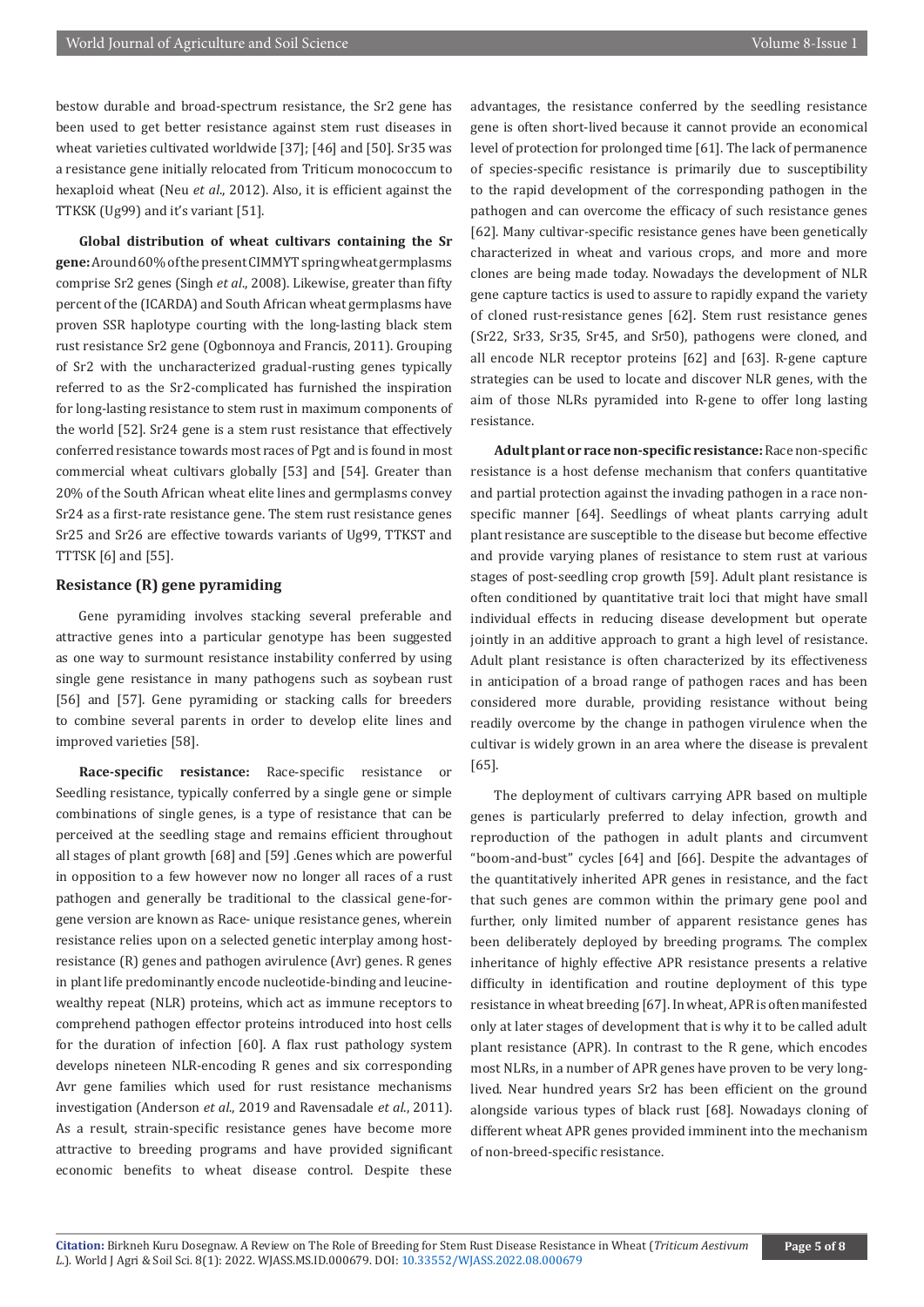# **Conclusion**

Wheat Black stem rust is one of the most devastating wheat diseases that causes significant yield reductions in wheat growing areas around the world which is caused by Pucciniagraminisf. Sp. Tritici [69,70]. The best mechanisms of controlling wheat stem rust are that using of disease resistant cultivars. The four predominant wheat stem rust races are TTKSK, TKTTF, TRTTF and JRCQC. To control steam rust, host genetic resistance remains the most economically viable, environmentally friendly and strategically essential alternative for aid-confined farmers in the growing world. Race-particular resistance genes are effective towards some however not all races of a rust pathogen and commonly comply with the classical gene-for-gene version, where resistance relies upon on a selected genetic interaction among host-resistance (R) genes and pathogen virulence (Avr) genes [71,72]. Race-particular genes typically provide highly powerful resistance and are incredibly clean to incorporate into commercial cultivars because of easy inheritance. As an end result, race specific resistance genes were extra appealing to breeding applications and feature furnished enormous financial advantages in controlling rust ailment in wheat [73,74]. Despite these advantages, but resistances conferred with the aid of seedling resistance genes are regularly short lived, lacking the ability to offer a financial degree of safety over a prolonged time frame. The use of adult plant resistance mechanism is more powerful than race particular resistance. since the excessive variability and difficulty in whole resistance of wheat stem rust, typically plant breeding has crucial role in wheat stem rust resistant that's a very extreme chance to wheat production globally for the reason that it's miles environmental sound and economically feasible for the ones farmers that haven't any ability to prevent the pathogen via chemical manipulate [75-78].

# **Acknowledgement**

None.

#### **Conflict of Interest**

No conflict of interest.

#### **Refrences**

- 1. [Akram S, Arif MAR, Hameed A \(2021\) A GBS-baseds GWAS analysis](https://pubmed.ncbi.nlm.nih.gov/33128382/)  [of adaptability and yield traits in bread wheat \(Triticum aestivum](https://pubmed.ncbi.nlm.nih.gov/33128382/)  L.). [Journal of Applied Genetics](https://pubmed.ncbi.nlm.nih.gov/33128382/) 62(1): 27-41.
- 2. Mason NM, Jayne TS & Shiferaw BA (2012) Wheat consumption in Sub-Saharan Africa: trends, drivers, and policy implications (No. 1096-2016- 88381).
- 3. Minot N, Warner J, Lemma S, Kasa L, Gashaw A, et al. (2019) The wheat supply chain in Ethiopia: Patterns, trends, and policy options. Gates Open Res 3(174): 174.
- 4. Singh RP, Hodson DP, Huerta Espino J, Jin Y, Njau P, et al. (2008) Will stem rust destroy the world's wheat crop. Advances in agronomy 98: 271-309.
- 5. [Singh A, Knox RE, DePauw RM, Singh AK, Cuthbert RD, et al. \(2013\)](https://pubmed.ncbi.nlm.nih.gov/23649649/)  [Identification and mapping in spring wheat of genetic factors controlling](https://pubmed.ncbi.nlm.nih.gov/23649649/)

[stem rust resistance and the study of their epistatic interactions across](https://pubmed.ncbi.nlm.nih.gov/23649649/) multiple environments. [Theoretical and Applied Genetics](https://pubmed.ncbi.nlm.nih.gov/23649649/) 126(8): 1951- [1964.](https://pubmed.ncbi.nlm.nih.gov/23649649/)

- 6. Singh RP, Hodson DP, JinY, Huerta Espino J, Kinyua MG, et al. (2006) Current status, likely migration and strategies to mitigate the threat to wheat production from race Ug99 (TTKS) of stem rust pathogen. CAB reviews: perspectives in agriculture, veterinary science, nutrition and natural resources 1(54): 1-13.
- 7. Pretorius ZA, Singh RP, Wagoire WW, Payne TS (2000) Detection of virulence to wheat stem rust resistance gene Sr31 in Puccinia graminis. f. sp. tritici in Uganda. Plant Disease 84(2): 203-203.
- 8. Vergara Diaz O, Kefauver SC, Elazab A, Nieto Taladriz MT, Araus JL (2015) Grain yield losses in yellow-rusted durum wheat estimated using digital and conventional parameters under field conditions. The Crop Journal 3(3): 200-210.
- 9. [Wanyera R, Macharia JK, Kilonzo SM, Kamundia JW \(2009\) Foliar](https://pubmed.ncbi.nlm.nih.gov/30754537/) [fungicides to control wheat stem rust, race TTKS \(Ug99\), in Kenya.](https://pubmed.ncbi.nlm.nih.gov/30754537/) Plant disease [93\(9\): 929-932.](https://pubmed.ncbi.nlm.nih.gov/30754537/)
- 10. Beard C, Jayasena K, Thomas G, Loughman R (2006) Managing stem rust of wheat. Managing stem rust of wheat v. 73.
- 11. McIntosh RA, Dubcovsky J, Rogers JW, Morris CF, Appels R, et al. (2014) Catalogue of gene symbols for wheat: 2013-14 Supplement. Annual wheat newsletter p. 58.
- 12. [Singh RP, Hodson DP, Jin Y, Lagudah ES, Ayliffe MA, et al. \(2015\) Emergence](https://pubmed.ncbi.nlm.nih.gov/26120730/) [and spread of new races of wheat stem rust fungus: continued threat to](https://pubmed.ncbi.nlm.nih.gov/26120730/) [food security and prospects of genetic control.](https://pubmed.ncbi.nlm.nih.gov/26120730/) Phytopathology 105(7): [872-884.](https://pubmed.ncbi.nlm.nih.gov/26120730/)
- 13. Watson A (2018) Speed breeding with genomic selection to accelerate genetic gain for yield in spring wheat (Triticum aestivum).
- 14. Kobayashi S, Ota Y, Harada Y, Ebita A, Moriya M, et al. (2015) The JRA-55 reanalysis: general specifications and basic characteristics. Journal of the Meteorological Society of Japan. Ser II 93(1): 5-48.
- 15. Burrage SW (2009) Environmental factors influencing the infection of wheat by Puccinia graminis. Annals of Applied Biology 66(3): 429-440.
- 16. Schumann GL & Leonard KJ (2011) Stem rust of wheat.
- 17. CIMMYT M (2005) Sounding the alarm on Global Stem rust: An assessment of Race Ug99 in Kenya and Ethiopia and the potential for impact in Nighboring countries and beyond. CIMMYT*,* Mexico City, Mexico.
- 18. [Oliver RP \(2014\) A reassessment of the risk of rust fungi developing](https://pubmed.ncbi.nlm.nih.gov/24616024/) resistance to fungicides. [Pest management science](https://pubmed.ncbi.nlm.nih.gov/24616024/) 70(11): 1641-1645.
- 19. Huerta Espino J, Roelfs AP (1992) Leaf rust on durum wheats. Vortraege fuer Pflanzenzuechtung (Germany).
- 20. Hailu E, Woldaeb G, Danbali W, Alemu W, Abebe T (2015) Distribution of Stem Rust (Puccinia graminis f. sp. tritici) Races in Ethiopia. Advances in Crop Science and Technology pp. 1-4.
- 21. Singh RP, Ma H & Rajaram S (1995) Genetic analysis of resistance to scab in spring wheat cultivar Frontana. Plant Disease 79(3): 238-240.
- 22. Rouse MN, Olson E L, Gill BS, Pumphrey MO, Jin Y (2011) Stem rust resistance in Aegilops tauschii germplasm. Crop Science 51(5): 2074- 2078.
- 23. [Briggs, Jordan, Shisheng Chen, Wenjun Zhang, Sarah Nelson, et al. \(2015\)](https://pubmed.ncbi.nlm.nih.gov/25844826/) ["Mapping of SrTm4, a recessive stem rust resistance gene from diploid](https://pubmed.ncbi.nlm.nih.gov/25844826/) [wheat effective to Ug99."](https://pubmed.ncbi.nlm.nih.gov/25844826/) Phytopathology 105 no. 10: 1347-1354.
- 24. [Zhao J, Zhao S, Chen X, Wang Z, Wang L, et al. \(2015\) Determination of](https://pubmed.ncbi.nlm.nih.gov/30695931/) [the role of Berberis spp. in wheat stem rust in China.](https://pubmed.ncbi.nlm.nih.gov/30695931/) Plant disease 99(8): [1113-1117.](https://pubmed.ncbi.nlm.nih.gov/30695931/)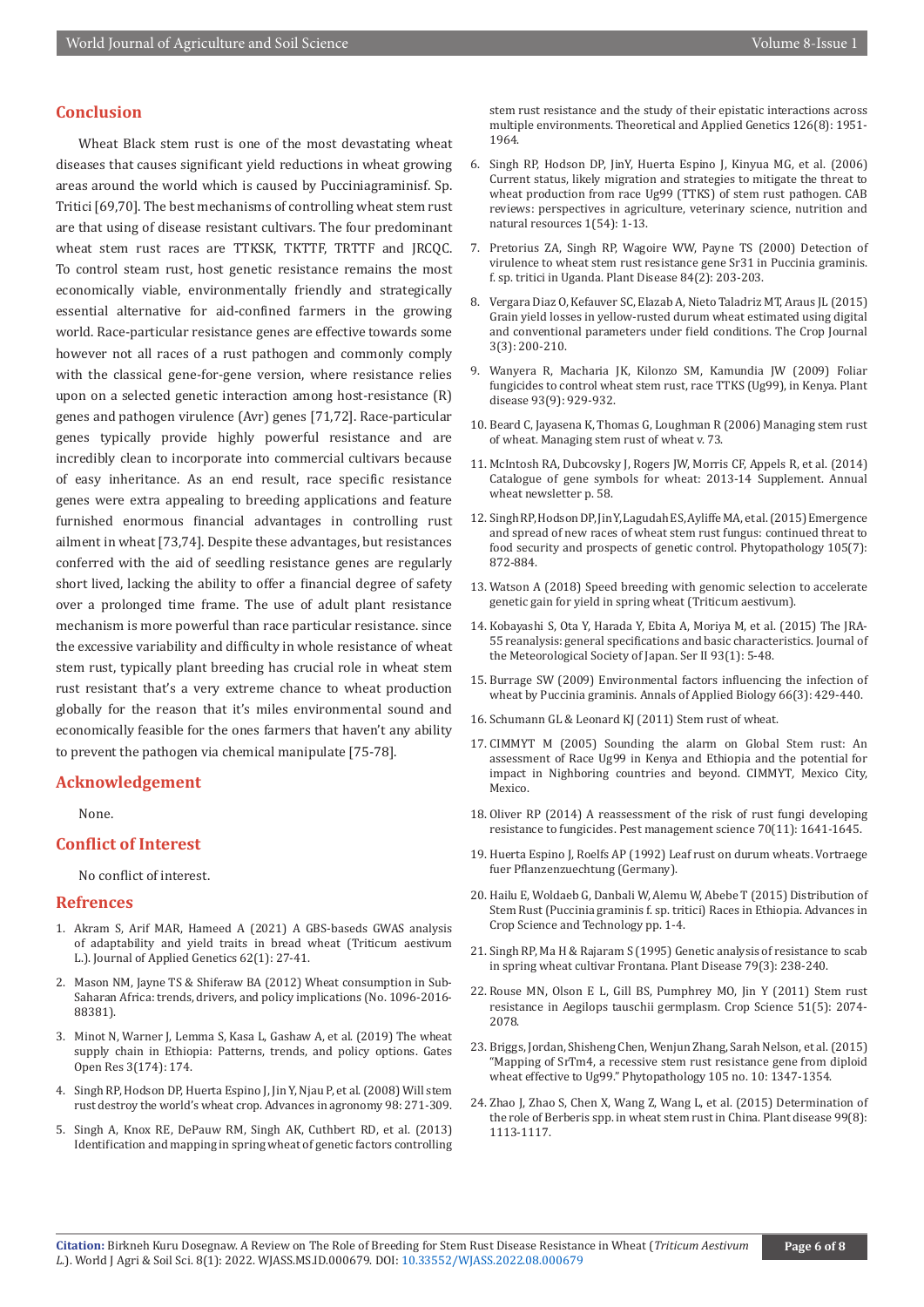- 25. [Pauls SU, Nowak C, Bálint M, Pfenninger M \(2013\) The impact of](https://pubmed.ncbi.nlm.nih.gov/23279006/)  [global climate change on genetic diversity within populations and](https://pubmed.ncbi.nlm.nih.gov/23279006/)  species. [Molecular ecology](https://pubmed.ncbi.nlm.nih.gov/23279006/) 22(4): 925-946.
- 26. [El-Sappah AH, Yan K, Huang Q, Islam M, Li Q, et al. \(2021\) Comprehensive](https://pubmed.ncbi.nlm.nih.gov/34589097/)  [Mechanism of Gene Silencing and Its Role in Plant Growth and](https://pubmed.ncbi.nlm.nih.gov/34589097/)  Development. [Frontiers in Plant Science 1891.](https://pubmed.ncbi.nlm.nih.gov/34589097/)
- 27. [Mirouze M, Reinders J, Bucher E, Nishimura T, Schneeberger K,](https://pubmed.ncbi.nlm.nih.gov/19734882/)  [et al. \(2009\) Selective epigenetic control of retrotransposition in](https://pubmed.ncbi.nlm.nih.gov/19734882/)  Arabidopsis. Nature [461\(7262\): 427-430.](https://pubmed.ncbi.nlm.nih.gov/19734882/)
- 28. [Napoli C, Lemieux C, Jorgensen R \(1990\) Introduction of a chimeric](https://pubmed.ncbi.nlm.nih.gov/12354959/)  [chalcone synthase gene into petunia results in reversible co-suppression](https://pubmed.ncbi.nlm.nih.gov/12354959/)  [of homologous genes in trans.](https://pubmed.ncbi.nlm.nih.gov/12354959/) The plant cell 2(4): 279-289.
- 29. [Palauqui JC, Elmayan T, de Borne FD, Crété P, Charles C, et al. \(1996\)](https://pubmed.ncbi.nlm.nih.gov/12226457/)  [Frequencies, timing, and spatial patterns of co-suppression of nitrate](https://pubmed.ncbi.nlm.nih.gov/12226457/)  [reductase and nitrite reductase in transgenic tobacco plants.](https://pubmed.ncbi.nlm.nih.gov/12226457/) Plant Physiology [112\(4\): 1447-1456.](https://pubmed.ncbi.nlm.nih.gov/12226457/)
- 30. Csorba T, Pantaleo V, Burgyán J (2009) RNA silencing: an antiviral mechanism. Advances in virus research 75: 235-230.
- 31. Harvey JJ, Lewsey MG, Patel K, Westwood J, Heimstädt S, et al. (2011) An antiviral defense role of AGO2 in plants. PloS one 6(1): 14639.
- 32. [Jorgensen R \(2006\) Plants, RNAi, and the Nobel prize.](https://pubmed.ncbi.nlm.nih.gov/17128501/) Science314(5803): [1242-1243.](https://pubmed.ncbi.nlm.nih.gov/17128501/)
- 33. [Slotkin RK, Martienssen R \(2007\) Transposable elements and the](https://pubmed.ncbi.nlm.nih.gov/17363976/)  [epigenetic regulation of the genome.](https://pubmed.ncbi.nlm.nih.gov/17363976/) Nature reviews genetics 8(4): 272- [285.](https://pubmed.ncbi.nlm.nih.gov/17363976/)
- 34. Reynolds MP, Calderini DF, Condon AG, Rajaram S (2001) Physiological basis of yield gains in wheat associated with the LR19 translocation from Agropyron elongatum. In Wheat in a global environment pp. 345-351.
- 35. Molnár Láng M, Molnár I, Szakács É, Linc G, Bedö Z (2014) Production and molecular cytogenetic identification of wheat-alien hybrids and introgression lines. In Genomics of plant genetic resources pp. 255-283.
- 36. Chen X, Penman L, Wan A, Cheng P (2010) Virulence races of Puccinia striiformis f. sp. tritici in 2006 and 2007 and development of wheat stripe rust and distributions, dynamics, and evolutionary relationships of races from 2000 to 2007 in the United States. Canadian Journal of Plant Pathology 32(3): 315-333.
- 37. De Pace C, Vaccino P, Caceres ME, Corbellini M (2011) Development of valuable wheat inbred lines through the introduction of Dasypyrum villosum germplasm in their pedigree.
- 38. Anderson C, Khan MA, Catanzariti AM, Jack CA, Nemri A, et al. (2016) Genome analysis and avirulence gene cloning using a high-density RADseq linkage map of the flax rust fungus, Melampsora lini. BMC genomics 17(1): 1-20.
- 39. Ramesh S, Nagadhara D, Reddy VD, Rao KV (2004) Production of transgenic indica rice resistant to yellow stem borer and sap-sucking insects, using super-binary vectors of Agrobacterium tumefaciens. Plant Science 166(4):1077-1085.
- 40. Bansal KC, & Saha D (2013) Genetic Transformation and Crop Improvement. In Biotechnology in Agriculture and Food Processing pp. 149-184.
- 41. Yu LX, Barbier H, Rouse MN, Singh S, Singh RP, et al. (2014) A consensus map for Ug99 stem rust resistance loci in wheat. Theoretical and Applied Genetics 127(7): 1561-1581.
- 42. Haile JK, Hammer K, Badebo A, Singh RP, Röder MS (2013) Haplotype analysis of molecular markers linked to stem rust resistance genes in Ethiopian improved durum wheat varieties and tetraploid wheat landraces. Genetic resources and crop evolution 60(3): 853-864.
- 43. [Rouse MN, Jin Y \(2011\) Stem rust resistance in A-genome diploid](https://pubmed.ncbi.nlm.nih.gov/30732109/)  [relatives of wheat.](https://pubmed.ncbi.nlm.nih.gov/30732109/) Plant Disease 95(8): 941-944.
- 44. [Faris JD, Xu SS, Cai X, Friesen T L, Jin Y \(2008\) Molecular and cytogenetic](https://pubmed.ncbi.nlm.nih.gov/18855109/) [characterization of a durum wheat–Aegilops speltoides chromosome](https://pubmed.ncbi.nlm.nih.gov/18855109/) [translocation conferring resistance to stem rust.](https://pubmed.ncbi.nlm.nih.gov/18855109/) Chromosome Research [16\(8\): 1097-1105.](https://pubmed.ncbi.nlm.nih.gov/18855109/)
- 45. Ghazvini H, Hiebert CW, Zegeye T, Liu S, Dilawari M, et al. (2012) Inheritance of resistance to Ug99 stem rust in wheat cultivar Norin 40 and genetic mapping of Sr42. Theoretical and Applied Genetics 125(4): 817-824.
- 46. Baranova O A, Lapochkina IF, Anisimova AV, Gajnullin N R, Iordanskaya I V, et al. (2016) Identification of Sr genes in new common wheat sources of resistance to stem rust race Ug99 using molecular markers. Russian Journal of Genetics: Applied Research 6(3): 344-350.
- 47. [Yu LX, Lorenz A, Rutkoski J, Singh RP, Bhavani S, et al. \(2011\) Association](https://pubmed.ncbi.nlm.nih.gov/21811818/) [mapping and gene–gene interaction for stem rust resistance in CIMMYT](https://pubmed.ncbi.nlm.nih.gov/21811818/) spring wheat germplasm. [Theoretical and applied genetics 123\(8\):](https://pubmed.ncbi.nlm.nih.gov/21811818/) [1257-1268.](https://pubmed.ncbi.nlm.nih.gov/21811818/)
- 48. Hare RA, McIntosh RA (1979) Genetic and cytogenetic studies of durable adult-plant resistances in" Hope" and related cultivars to wheat rusts.
- 49. Singh RP, Huerta Espino J, Bhavani S, Singh D, Singh PK, et al. (2009) Breeding for minor gene-based adult plant resistance to stem rust in wheat. In Proceedings, oral papers and posters, 2009 Technical Workshop, Borlaug Global Rust Initiative, Cd. Obregón, Sonora, Mexico, pp. 131-139.
- 50. Helguera M, Khan IA, Dubcovsky J (2000) Development of PCR markers for the wheat leaf rust resistance gene Lr47. Theoretical and Applied Genetics 100(7): 1137-1143.
- 51. Rajaram S, Singh RP, Torres E (1988) Current CIMMYT approaches in breeding wheat for rust resistance. Chapter 9. In Breeding Strategies for Resistance to the Rusts of Wheat*.* El Batan, Mexico.
- 52. Ejaz M, Iqbal M, Shahzad A, Ahmed I, Ali GM (2012) Genetic variation for markers linked to stem rust resistance genes in Pakistani wheat varieties. Crop Science 52(6): 2638-2648.
- 53. [Jin Y, Singh RP, Ward RW, Wanyera RUTH, Kinyua MIRIAM, et al. \(2007\)](https://pubmed.ncbi.nlm.nih.gov/30780647/) [Characterization of seedling infection types and adult plant infection](https://pubmed.ncbi.nlm.nih.gov/30780647/) [responses of monogenic Sr gene lines to race TTKS of Puccinia graminis](https://pubmed.ncbi.nlm.nih.gov/30780647/) f. sp. tritici. [Plant Disease 91\(9\): 1096-1099.](https://pubmed.ncbi.nlm.nih.gov/30780647/)
- 54. [Garcia A, Calvo ÉS, de Souza Kiihl RA, Harada A, Hiromoto DM, et al.](https://pubmed.ncbi.nlm.nih.gov/18506417/) [\(2008\) Molecular mapping of soybean rust \(Phakopsora pachyrhizi\)](https://pubmed.ncbi.nlm.nih.gov/18506417/) [resistance genes: discovery of a novel locus and alleles.](https://pubmed.ncbi.nlm.nih.gov/18506417/) Theoretical and [Applied Genetics 117\(4\): 545-553.](https://pubmed.ncbi.nlm.nih.gov/18506417/)
- 55. Lemos NG, de Lucca e Braccini A, Abdelnoor RV, de Oliveira MCN, Suenaga K, et al. (2011) Characterization of genes Rpp2, Rpp4, and Rpp5 for resistance to soybean rust. Euphytica 182(1): 53-64.
- 56. Francis DM, Merk HL & Namuth-Covert D (2012) Gene pyramiding using molecular markers. Plant Breed. Genomics.
- 57. Chen S, Rotaru AE, Liu F, Philips J, Woodard TL, et al. (2014) Carbon cloth stimulates direct interspecies electron transfer in syntrophic cocultures. Bioresource technology 173: 82-86.
- 58. [Jones DA \(2016\) Genome analysis and avirulence gene cloning using a](https://pubmed.ncbi.nlm.nih.gov/27550217/) [high-density RADseq linkage map of the flax rust fungus, Melampsora](https://pubmed.ncbi.nlm.nih.gov/27550217/) lini. [BMC genomics](https://pubmed.ncbi.nlm.nih.gov/27550217/) 17(1): 1-20.
- 59. Johnson R (1984) A critical analysis of durable resistance. Annual review of phytopathology 22(1): 309-330.
- 60. [Steuernagel B, Periyannan SK, Hernández Pinzón I, Witek K, Rouse MN,](https://pubmed.ncbi.nlm.nih.gov/27111722/) [et al. \(2016\) Rapid cloning of disease-resistance genes in plants using](https://pubmed.ncbi.nlm.nih.gov/27111722/) [mutagenesis and sequence capture.](https://pubmed.ncbi.nlm.nih.gov/27111722/) Nature biotechnology 34(6): 652- [655.](https://pubmed.ncbi.nlm.nih.gov/27111722/)
- 61. [Krattinger SG, Keller B \(2016\) Molecular genetics and evolution of](https://pubmed.ncbi.nlm.nih.gov/27427289/) disease resistance in cereals. [New phytologist 212\(2\): 320-332](https://pubmed.ncbi.nlm.nih.gov/27427289/).